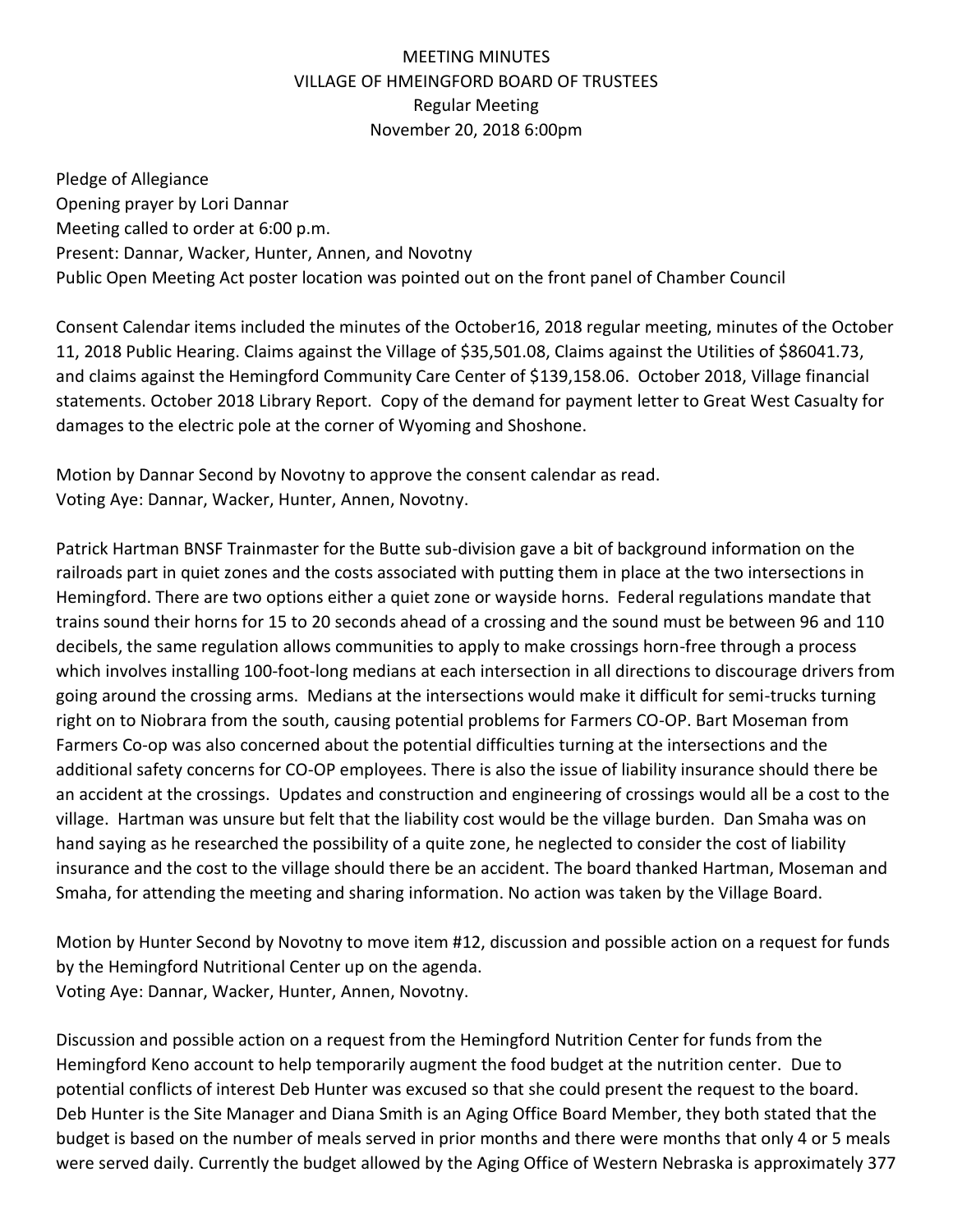dollars monthly to prepare meals for 15-20 clients, one meal per day 5 days per week. The budget is just too small to feed the seniors of Hemingford a balanced and nutritional meal, and for some this could be the only true meal they have during the day. Village Attorney Shaver confirmed that this would be an acceptable use of Keno/Lottery funds.

Motion by Dannar second by Wacker to provide \$300 monthly for 8 months starting in November 2018 through June 2019 to supplement the food budget at the Hemingford Nutrition Center using Village Keno/Lottery funds.

Voting Aye: Dannar, Wacker, Annen, Novotny. Abstain: Hunter.

Hemingford Community Care Center report: Administrator Peggy Ratzlaff reported that a large capacity (100 gallon) hot water heater had to be replaced and thanked Trustee Dannar for picking it up for the facility, currently all full-time positions are filled and still looking for a part time day CNA and Restorative aid as well as PRN med aides. The 5-year state survey in Assisted Living was completed on 11/13/18, resulting in only 7 tags, all minor issues that can be easily fixed. Censes is 30 on the nursing home side and 10 in AL.

Hemingford Utilities Report: Supervisor Huss reported that scheduled maintenance to the water tower would not take place until June, cold temperatures prevent the painting of the tower. Kyle will work with DHHS, Doug Woodbeck, to get and extension for the maintenance as it was a part of the inspection that needed to be corrected. Christmas lights are all up on the poles and the tree will be decorated next week, two new ornaments have been ordered and will be put up as soon as they arrive. The will be on the corner in front of the credit union and the dental clinic. Sewer jetting has been completed throughout town and a vehicle maintenance is up to date.

Discussion and possible action: Quote for repairs and upgrades to the Cemetery irrigation well from Sargent Drilling Co., Supervisor Huss was asked to get quotes from at least one other company for the repairs needed, no other board action was taken.

Hemingford Police Department Report: One nuisance citation has been issued so far and the second will be issued the first week of December if there has not been progress cleaning up the property.

Discussion and possible action: Clarifying wording regarding the use of sick time by the police department. Because we have a 2-person department most of the time when it is necessary to take time for medical appointments schedules are rearranged to avoid causing one officer to work more than 7 days in a row. All village employees are allowed to use sick time for appointments but the police department because of the need to adjust schedules are not able to use this benefit. The police department committee met and recommend a change to the employee hand book to allow each office 2 hours of sick time for each appointment wither on or off duty. Attorney Shaver was directed to prepare a resolution to that effect for consideration at the next regular board meeting.

Village Administrators Report: Believe in Hemingford Tree Lighting Soup supper, Santa and community carolers will be held on Wednesday December 5<sup>th</sup> with supper to begin at 5:30pm with the lights of the downtown tree coming on at 7pm. Supper is a free will donation. Donations will be used to purchase new pole ornaments that hang on Box Butte and Niobrara Avenues. Box Butte Development Corporation annual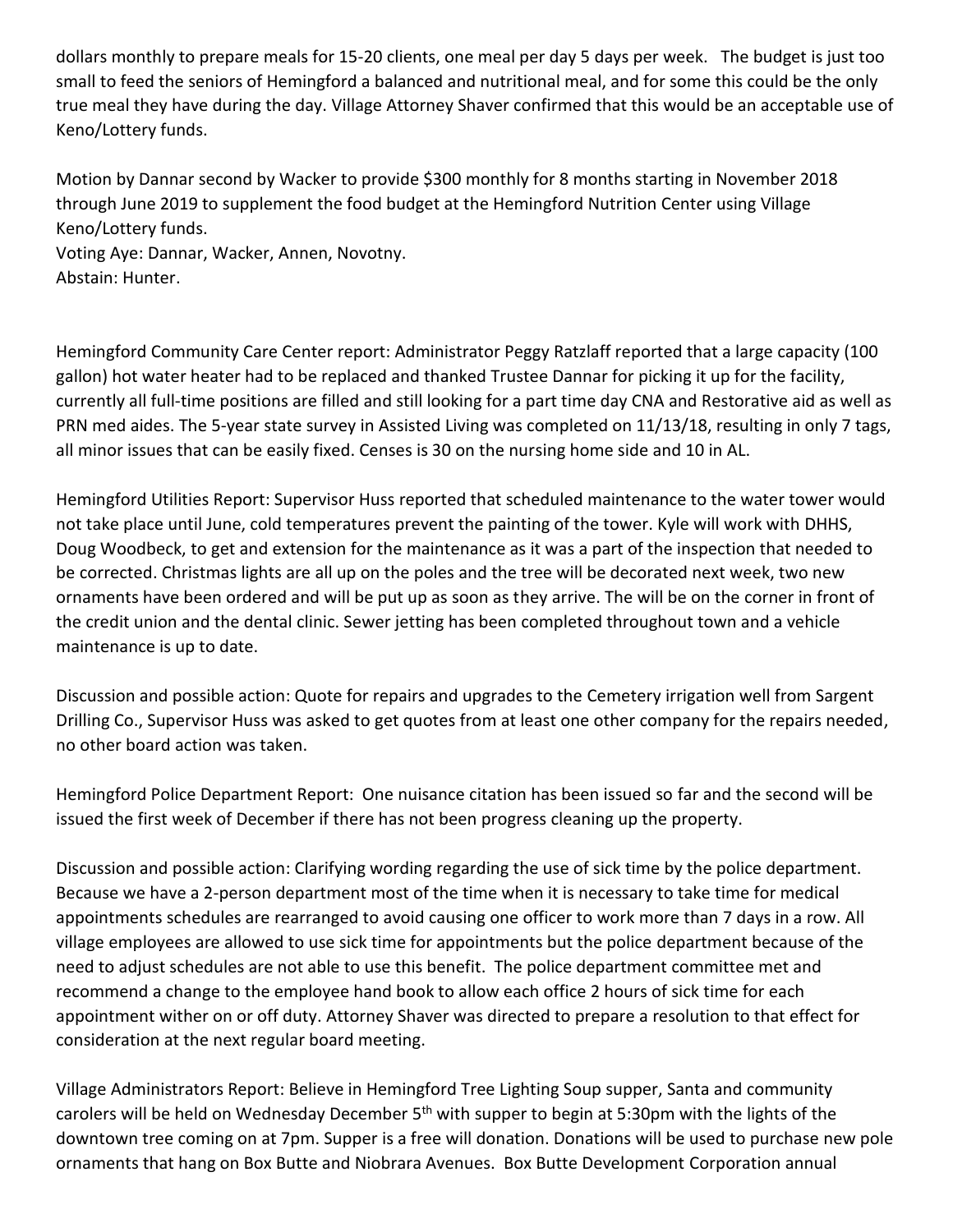meeting was held at the West Side Events Center on November 14<sup>th</sup>, 2018 at noon. During the meeting Dave's Pharmacy was given the honor of Business of the Year while Table Top Meats was given the distinction of Entrepreneur of the Year. Village audit is scheduled tentatively for December 10<sup>th</sup> through the 14<sup>th</sup>. Discussions with the school regarding bulk water billings have begun, and a meeting with the school superintendent, some school board members, and village board members will be scheduled.

Discussion and possible action: Clerk School will be March 17, 2019 through March 22, 2019 in Kearney early registration is \$393.00 each. Both the Clerk and Deputy Clerk benefit from the training and both would like to attend in March of 2019.

Motion by Dannar Second by Hunter to send both the Clerk and Deputy Clerk to Clerk School in Kearney the week of March 17<sup>th</sup> to March 22<sup>nd</sup> 2019 at a registration cost of \$393.00 each. Voting Aye: Dannar, Wacker, Hunter, Annen, Novotny.

Discussion and possible action: Consideration of a Christmas bonus for village employees. In past years employees were given Chamber Bucks as a Christmas bonus, Village administrator would like continue the same this year. The board agreed this should continue and discussed the amount to be given to each employee. \$250.00 was budgeted for each full-time employee and \$75.00 for part time employees.

Motion by Dannar Second by Novotny to purchase chamber bucks as employee Christmas bonuses. Full time employees will receive \$225.00 and part time employees will receive \$125.00 for a total of \$2050.00. Voting Aye: Dannar, Wacker, Hunter, Annen, Novotny.

Discussion and possible action: First Reading Ordinance #806

**AN ORDINANCE OF THE VILLAGE OF HEMINGFORD, NEBRASKA, AMENDING THE HEMINGFORD MUNICIPAL CODE §33.04 TO PROVIDE THAT THE VILLAGE BOARD OF TRUSTEES REGULAR MEETINGS SHALL BE HELD AT 6:00 P.M.; PROVIDING FOR AN EFFECTIVE DATE; AND REPEALING §33.04 AND ALL EXISTING PROVISIONS OF THE MUNICIPAL CODE NOT CONSISTENT WITH THIS ORDINANCE.**

Motion by Dannar Second by Wacker to waive the 2<sup>nd</sup> and 3<sup>rd</sup> reading of Ordinance #806 Voting Aye: Dannar, Wacker, Hunter, Annen, Novotny.

Motion by Dannar Second by Wacker to pass and publish Ordinance #806. Voting Aye: Dannar, Wacker, Hunter, Annen, Novotny.

Discussion and possible action: Land Lease agreement between the Village of Hemingford and Box Butte County Ag Society, for a portion of the golf course to be used for a community solar array. Attorney Shaver shared a copy of the land lease prepared, asking if there needed to be any changes or additions, she explained the next step would be to send the land lease agreement for approval by the attorney for the Ag Society and also the attorney for the project financing company. If there are no requested changes by either of those parties then the agreement would return the village board for approval. No Action taken.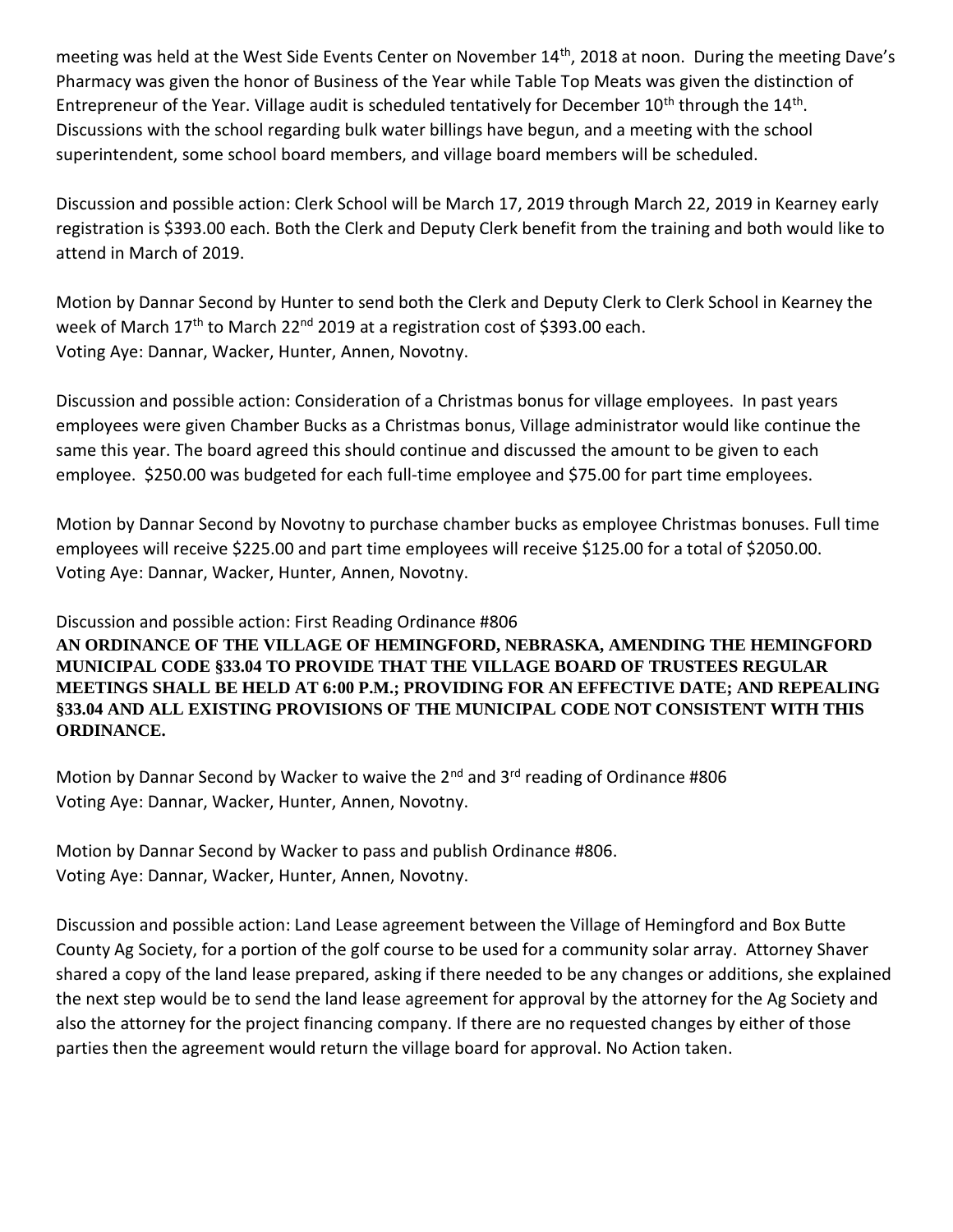## Motion to adjourn at 8:7:59pm by Wacker, Second by Dannar Voting Aye: Dannar, Wacker, Hunter, Annen, Novotny.

John Annen, Chairman

\_\_\_\_\_\_\_\_\_\_\_\_\_\_\_\_\_\_\_\_\_\_\_\_\_\_\_\_\_\_

ATTEST:

Barb Straub, Village Clerk

\_\_\_\_\_\_\_\_\_\_\_\_\_\_\_\_\_\_\_\_\_\_\_\_\_\_\_

| 20-Nov-18<br><b>VILLAGE</b>       |                  |            |                 |
|-----------------------------------|------------------|------------|-----------------|
| <b>BankCard</b>                   | sup              | \$1,189.51 |                 |
| <b>Bernies</b>                    | sup              | \$153.64   |                 |
| <b>Bluffs Sanitary</b>            | sup              | \$13.70    |                 |
| <b>Box Butte County Treasurer</b> | recording fee    | \$10.00    |                 |
| <b>Bytes Computer</b>             | cont. serv.      | \$40.31    |                 |
| Carquest                          | parts            | \$206.63   |                 |
| Caselle                           | cont. serv.      | \$336.33   |                 |
| <b>Farmers Coop</b>               | sup              | \$113.47   |                 |
| Gardner Loutzenhiser, Ryan PC     | cont. serv.      | \$1,109.86 |                 |
| Hemingford Coop Telephone         | copies           | \$32.50    |                 |
| Hemingford Coop Telephone         | phone            | \$452.81   |                 |
| <b>Hemingford Public Schools</b>  | liq lic          | \$1,200.00 |                 |
| Huss Auto                         | repair           | \$37.80    |                 |
| John Deere Financial              | sup              | \$196.77   |                 |
| JP Cooke                          | dog tags         | \$74.50    |                 |
| KAAQ-FM                           | adver            | \$46.66    |                 |
| Koke's Auto, Farm, Truck          | parts            | \$18.49    |                 |
| Lori Dannar                       | cont. labor      | \$175.00   |                 |
| Marley Pehoviack                  | sup              | \$16.91    |                 |
| <b>Michael Todd</b>               | sup              | \$18.95    |                 |
| <b>Mobius</b>                     | internet Library | \$25.00    |                 |
| Neb Mun Clerk Assoc               | dues             | \$50.00    |                 |
| Nebraska Law Enforcement Training | training         | \$260.00   |                 |
| Nebraska Total Office             | sup              | \$56.59    |                 |
| Petty Cash                        | sup              | \$53.33    |                 |
| Rabens                            | sup              | \$55.50    |                 |
| Ray Hernandez                     | lot buy back     | \$100.00   |                 |
| Roller Hardware                   | sup              | \$118.59   |                 |
| Simmons Olsen Law Firm            | pro fees         | \$1,880.80 |                 |
| Sturdevants                       | parts            | \$725.16   |                 |
| The Ledger                        | adver.           | \$316.69   |                 |
| <b>United States Post Office</b>  | stamps           | \$22.50    | for<br>approval |
|                                   |                  |            |                 |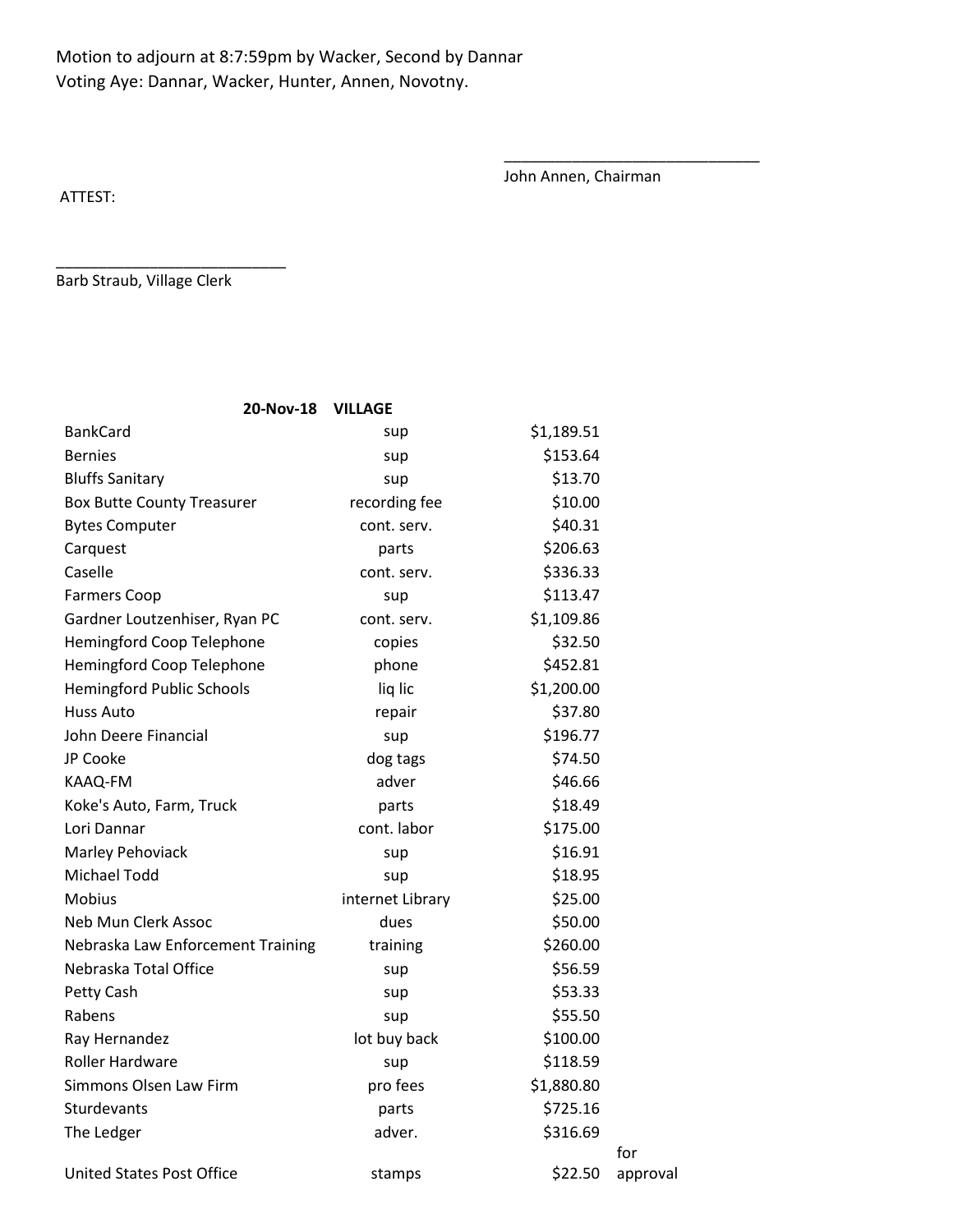| Viaero         | cell phone | \$156.46    |  |
|----------------|------------|-------------|--|
| WestCo         | fuel       | \$602.58    |  |
| <b>PAYROLL</b> | 10/25/2018 | \$13,046.52 |  |
| <b>PAYROLL</b> | 11/8/2018  | \$12,587.52 |  |
|                |            | \$35,501.08 |  |

| 20-Nov-18                        | <b>UTILITIES</b> |             |          |
|----------------------------------|------------------|-------------|----------|
| <b>BankCard</b>                  | sup              | \$24.70     |          |
| Barco                            | sup              | \$80.24     |          |
| Bauerkempers                     | sup              | \$64.10     |          |
|                                  |                  |             | for      |
| <b>Black Hills Energy</b>        | heat             | \$248.10    | approval |
| <b>Border States</b>             | elec sup         | \$148.77    |          |
| <b>Bytes Computer</b>            | cont. serv.      | \$80.64     |          |
| Carquest                         | parts            | \$305.40    |          |
| Caselle                          | cont. serv.      | \$672.67    |          |
|                                  |                  |             | for      |
| City of Alliance                 | support          | \$1,455.50  | approval |
| Core & Main                      | sup              | \$103.10    |          |
| <b>DHHS</b>                      | water testing    | \$15.00     |          |
| Farmer's Coop                    | sup              | \$34.42     |          |
| Gardner Loutzenhiser, Ryan PC    | cont. serv.      | \$2,219.74  |          |
| H&H                              | hauling          | \$4,272.93  |          |
| Hemingford Coop Telephone        | copies           | \$65.00     |          |
| <b>Hemingford Coop Telephone</b> | phone            | \$310.84    |          |
| KAAQ-FM                          | adver            | \$93.34     |          |
| Lori Dannar                      | cont. labor      | \$175.00    |          |
| <b>Michael Todd</b>              | sup              | \$171.88    |          |
| Nebraska Total Office            | sup              | \$45.83     |          |
| <b>NPPD</b>                      | power purchase   | \$46,532.96 |          |
| One Call                         | cont. serv.      | \$4.92      |          |
| Petty Cash                       | sup              | \$99.75     |          |
| <b>Purchase Power</b>            | postage          | \$276.99    |          |
| Rabens                           | sup              | \$41.42     |          |
| <b>Solutions EAP</b>             | cont. serv.      | \$36.85     |          |
| Sturdevants                      | parts            | \$160.32    |          |
| SWANN                            | disposal         | \$5,893.36  |          |
| The Ledger                       | adver.           | \$456.06    |          |
| Viaero                           | cell phone       | \$109.54    |          |
| Wesco                            | sup              | \$558.89    |          |
| WestCo                           | fuel             | \$364.61    |          |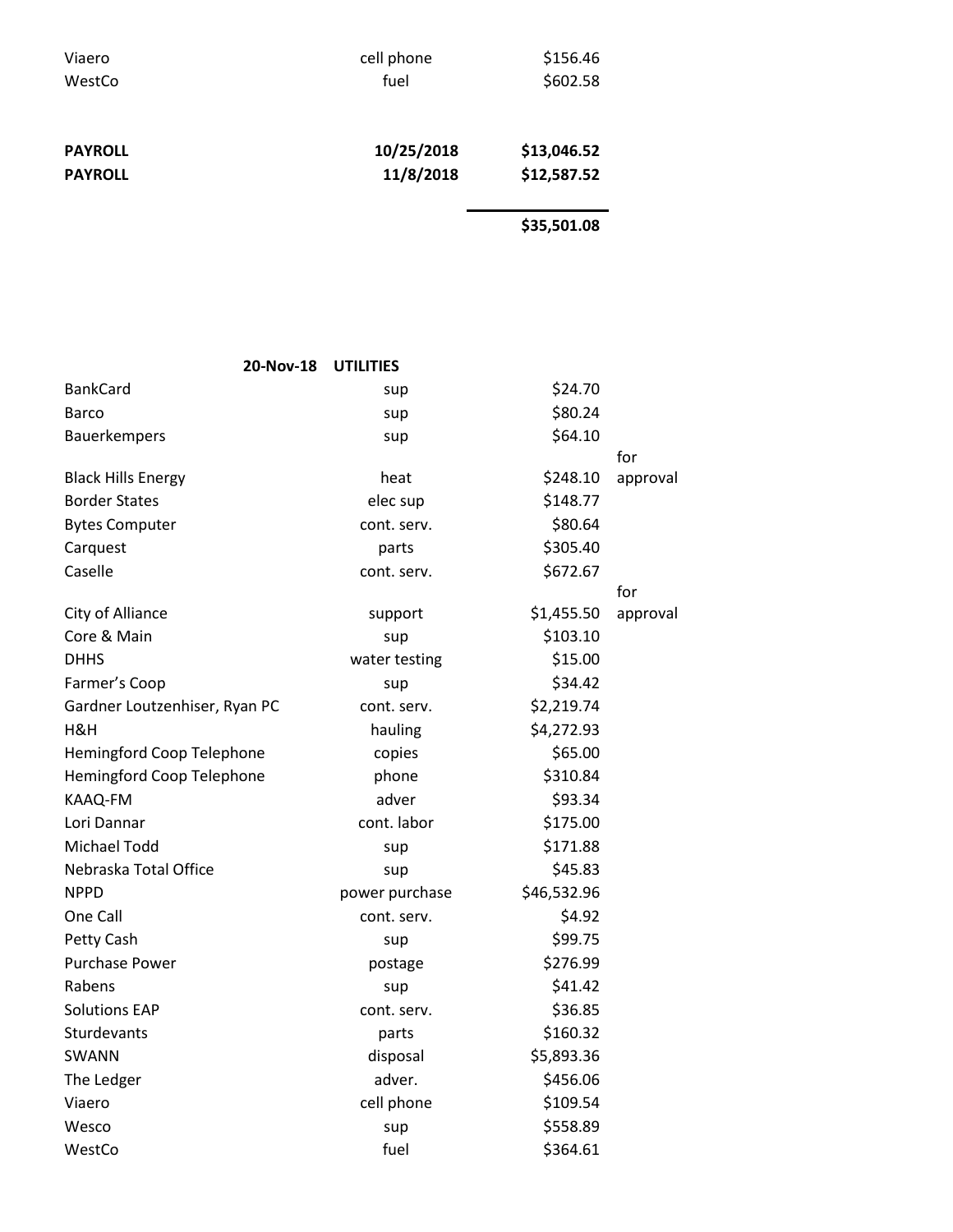| <b>PAYROLL</b> |
|----------------|
| <b>PAYROLL</b> |

| PAYROLL | 10/25/2018 | \$10,345.81 |
|---------|------------|-------------|
| PAYROLL | 11/8/2018  | \$10,573.05 |

## **\$86,041.73**

## **HCCC 11/20/18**

| <b>COMPANY</b>                                   | <b>PURCHASES</b>                               | <b>COST</b> |                 |
|--------------------------------------------------|------------------------------------------------|-------------|-----------------|
| Aflac                                            | Supplemental Insurance                         | \$196.82    |                 |
| Bank of the West                                 | Monthly Stmt - Supplies for HCCC               | \$1,138.09  |                 |
|                                                  |                                                |             | For             |
| <b>Black Hills Energy</b><br><b>Bernie's Ace</b> | Utilities - 605 Donald                         | \$425.43    | Approval        |
| Hardware                                         | Seat Disk AM Standard                          | \$8.54      |                 |
| <b>Bloedorn Lumber</b>                           | Repair supplies                                | \$408.85    |                 |
| <b>BlueStrata E H R</b>                          | Monthly Software Subscription                  | \$512.00    |                 |
| <b>Bluffs Sanitary</b>                           | Kitchen / HCCC supplies                        | \$485.54    |                 |
| <b>Bud's Pest Control</b>                        | Spray room for spiders / monthly services      | \$44.00     |                 |
| Compufact Research                               | <b>Background checks</b>                       | \$348.00    |                 |
| David Randolph, RPh                              | <b>Pharmacy Reports</b>                        | \$300.00    |                 |
|                                                  |                                                |             | For             |
| <b>DHHS</b>                                      | Assessment Form - 2nd Qtr                      | \$10,077.75 | Approval        |
| Dr Mark Chu                                      | <b>Medical Director</b>                        | \$750.00    |                 |
| <b>Direct Supply</b>                             | Pillowcases; Sheets                            | \$667.93    |                 |
| DocuShred                                        | Shredding                                      | \$28.00     |                 |
| Ecolab                                           | Laundry                                        | \$693.35    |                 |
| Erin Kontogiannis                                | Social Work Oversight                          | \$250.00    |                 |
| Farmer's Coop                                    | Maintenance supplies                           | \$209.66    |                 |
| <b>GNMSS Alliance</b><br>Hansen's                | Vaccinations - Anna Loomis                     | \$75.00     | For<br>Approval |
| Locksmithing                                     | <b>HCCC Keys - Employees</b>                   | \$40.00     |                 |
| <b>Harris Sales</b>                              | Misc bread                                     | \$611.66    |                 |
| Hemingford Ledger                                | Misc job ads                                   | \$63.39     |                 |
| <b>Hemingford Post</b><br>Office<br>Hemingford   | Box Renewal - PO Box 307                       | \$0.00      |                 |
| Telephone                                        | Phone charges                                  | \$816.97    |                 |
| <b>Hemingford Utilities</b>                      | 605 Donald - Utilities                         | \$2,006.59  |                 |
| <b>Ideal Linen</b>                               | Cleaning services - mats                       | \$149.68    |                 |
| Karen Johnson                                    | Dietician                                      | \$500.00    |                 |
| Katie Dannar                                     | Haircuts                                       | \$198.00    |                 |
| Lux Travel Nurse                                 | <b>Travel Nurses</b>                           | \$7,345.47  |                 |
| McKesson                                         | <b>Medical supplies</b>                        | \$3,573.48  |                 |
|                                                  |                                                |             | For             |
| <b>NCSPC</b>                                     | Garnishment                                    | \$354.00    | Approval        |
| Nationwide Insurance                             | Insurance - Auto; Commercial; Gen<br>Liability | \$2,095.28  |                 |
|                                                  |                                                |             |                 |